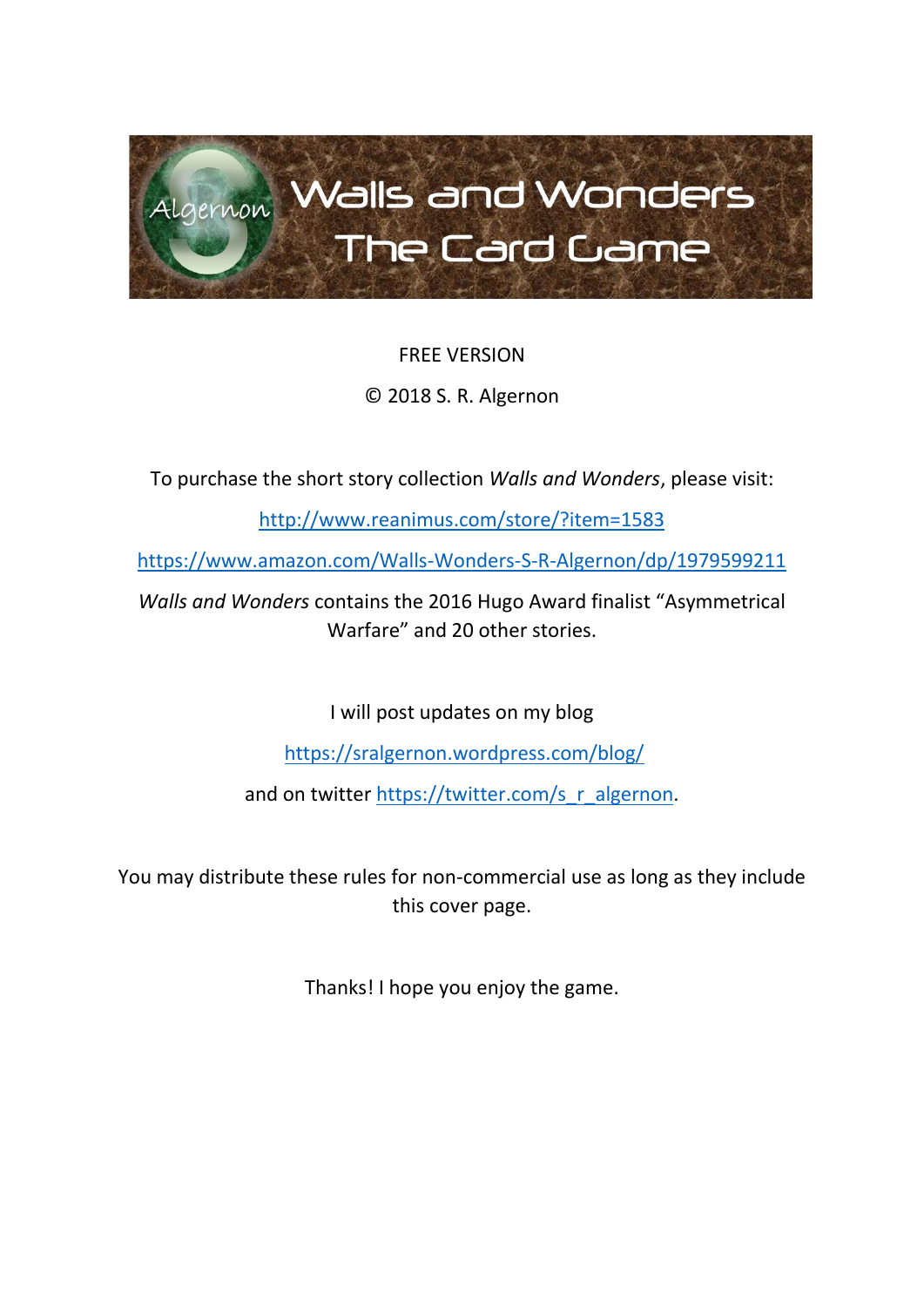# **What you need to play Walls and Wonders**

Two or more players. The number of players is theoretically infinite, but it might not be feasible to play with an extremely large group.

For the standard game, each player will need one standard 52-card deck of playing cards, without the joker.

At some time in the future, collectible decks might be available with an expanded range of cards and expanded rules. Stay tuned!

## **Rules**

#### **The Game Landscape**

Each player shuffles his or her deck and places it face-down on his or her side of the table.

Aside from the draw pile, there are three parts to each player's side of the game table: Wonder, wall, discard. Wonder cards are arranged in a row closest to the player. Wall cards are arranged in a row in front of the Wonder row (protecting the Wonder from other players). There are five slots each in the wall row and Wonder row.



#### **Wonders**

The goal of the game is to build a Wonder – a pyramid of cards as follows.

- 1. The base level must contain only cards 10 or higher
- 2. The second level must contain only cards J or higher
- 3. The third level must contain only cards Q or higher.
- 4. The fourth level must contain only cards K or higher.
- 5. The fifth level contains a single Ace.
- 6. For any level above the base, cards can only be placed on top of two supporting cards from the previous level.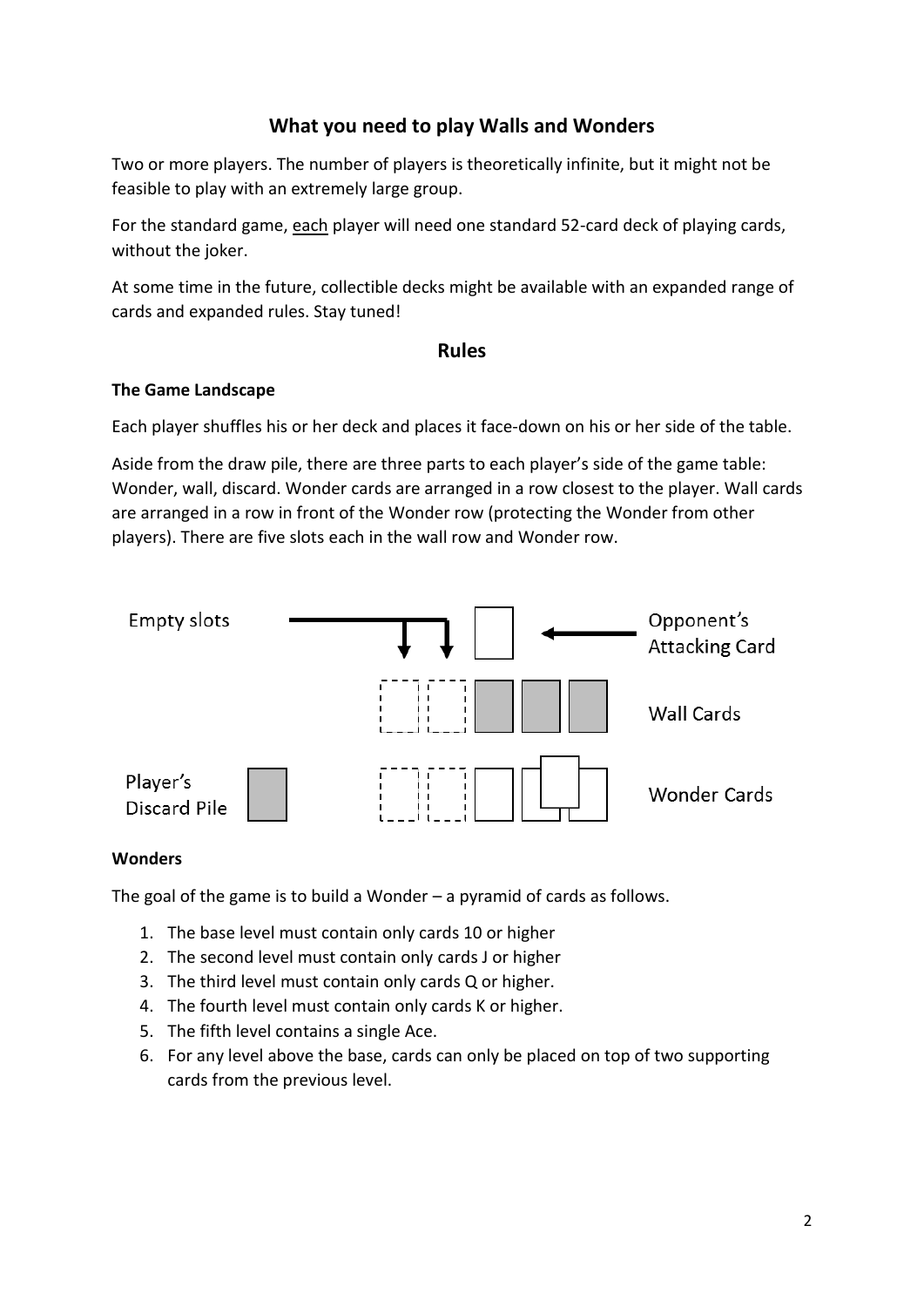## Viewed edge on, the Wonder would look like this:



Ace is highest in value, then King, Queen, Jack and numbered cards in descending order.

## **Starting the Game**

Players start by turning over the top card from their decks. The player who draws the highest card (ties decided by suit) goes first, and then play proceeds clockwise. (Saying "I declare WaW" in unison during this step is optional but might be fun.) These cards are then discarded face-up in each player's discard pile. Each player then draws a hand of five cards.

## **Each player's turn**

During each player's turn, the player can: perform one of the following actions.

- Place a card on his or her Wonder.
- Place a card on his or her wall.
- Attack another player's wall or Wonder.
- Draw a card.

## **Placing a Wonder card**

A Wonder card may be placed either (left) at the base level in an empty slot or (right) on top of base cards in adjacent slots at the same level.



## **Placing a wall card:**

Wall cards go face down in front of each base card, in separate stacks for each base card. A player can either (left) play one wall card on top of another or (right) in front of an undefended base card.

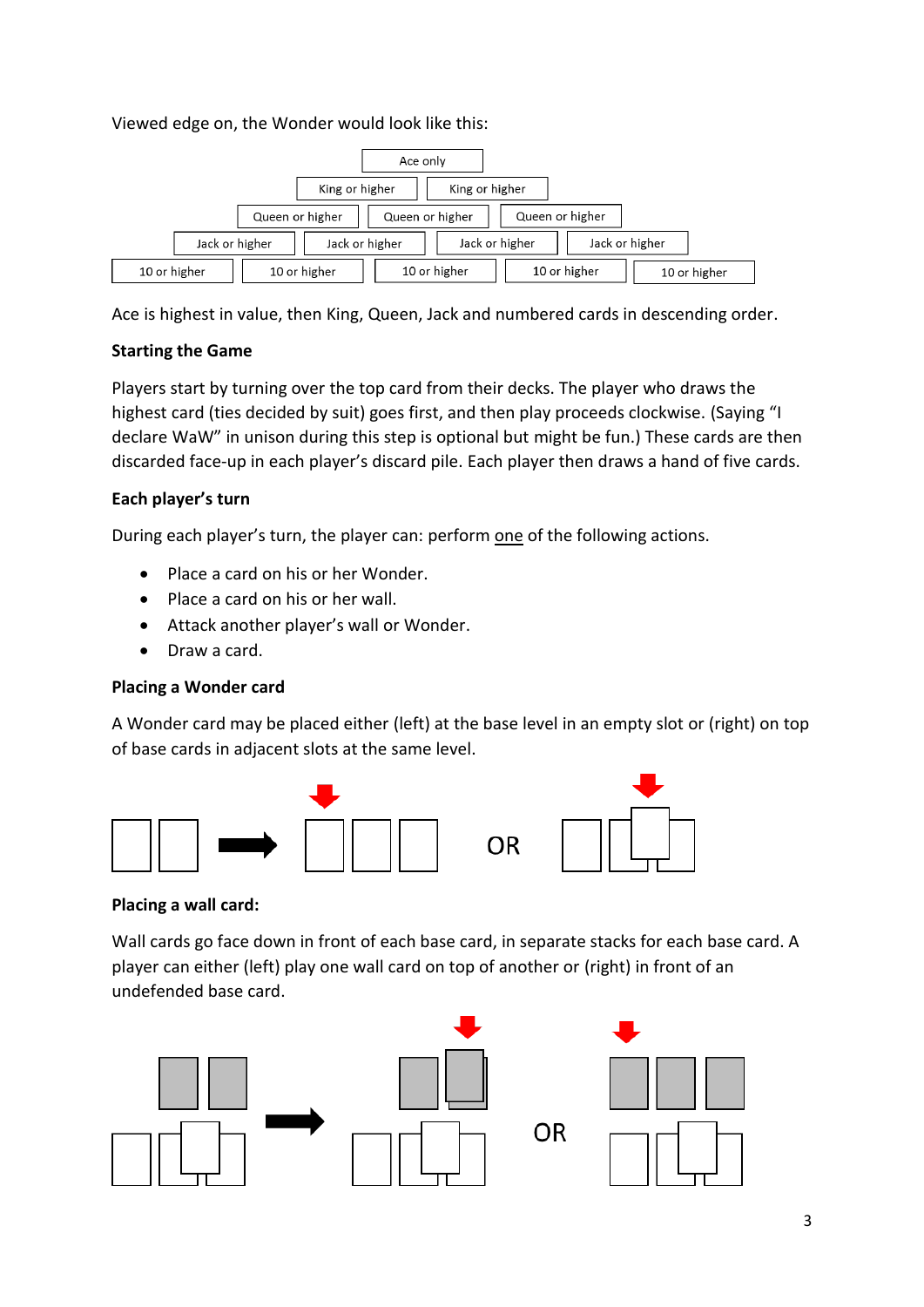## **Attacking another player's wall:**

A player can attack by placing a card face up in front of one or more opponent locations. These could either be a wall defending a base card or an exposed base card (a base card without a wall card in front of it). The attacking player may place no more than one card in front of each opponent location. Locations that do not have a wall or Wonder card (empty slots) may not be attacked. In multiplayer games, a player may attack locations controlled by multiple players.



## **Resolving attacks**

If a base card is exposed, the attack is successful. The attacking player places one top card from the defending player's Wonder (that is, a card that does not have another card on top of it) in that player's discard pile.

If there is a wall stack defending a base card that is being attacked, then the top card of that stack is turned over.

- If the top card of the stack is a lower value than the attacking player's card, then the top card of that stack is discarded. If that card was the only one on that stack, then the attack is successful.
- If the top card of the stack is an equal or higher value than the attacking player's card, then the wall is unaffected.
- In either case, the attacker's card is discarded into his or her discard pile.

Attacks at multiple locations are independent. This means that if attacks succeed at multiple locations, this would result in more than one card being discarded from the defending player's Wonder.